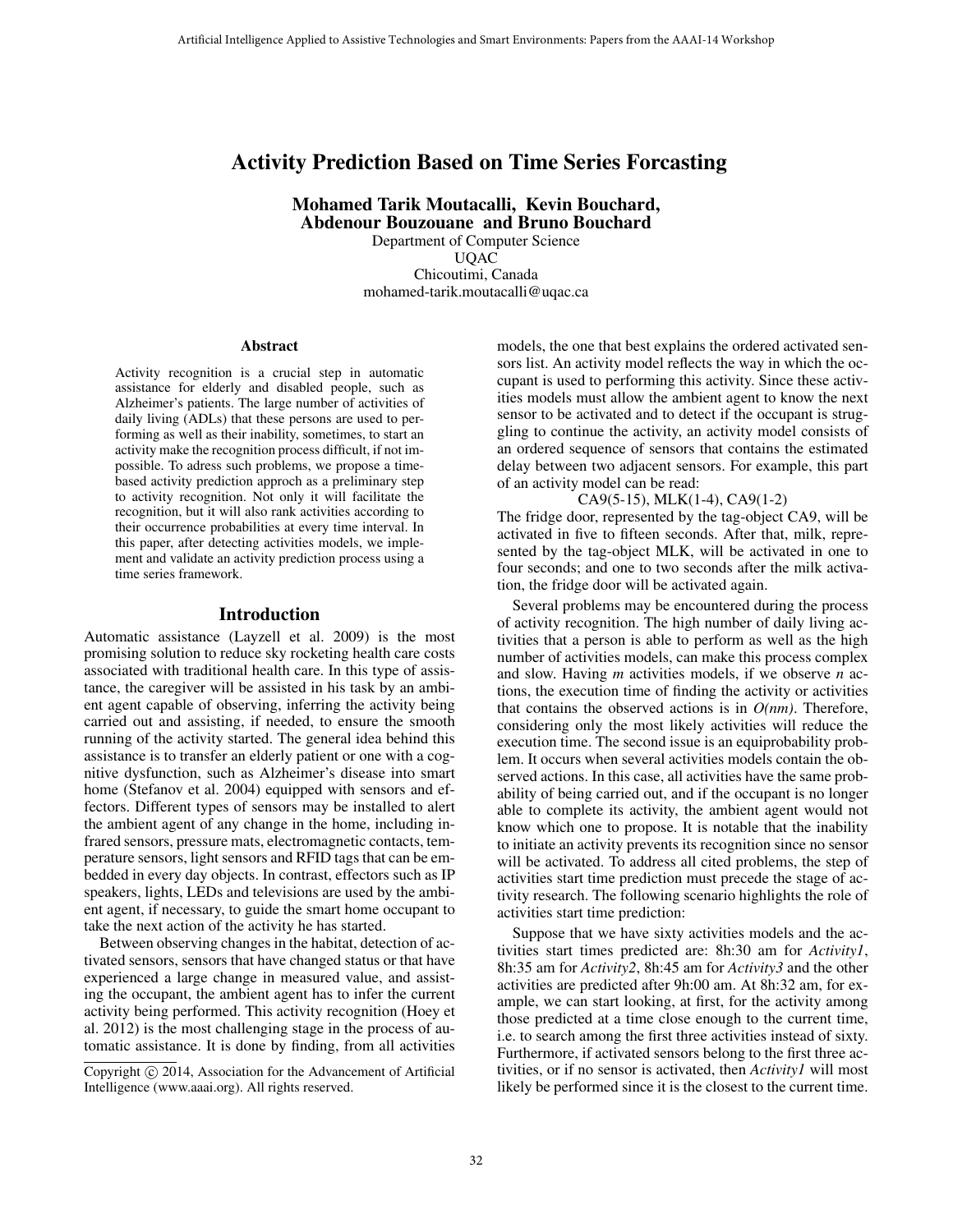As shown in the example, the prediction accuracy plays a key role in identifying the most likely activity– the one that will be proposed to the home occupant if no action is detected. Two minutes later, if *Activity2* predicted start time was 8:33, the most likely activity would be *Activity2* instead of *Activity1*. Getting the most accurate prediction explains our use of time series forecasting techniques.

In this paper, from a sensor history log, we detect activities models and their start times. Then, we explore time series (Box et al. 1994) techniques to predict activities' start times in new horizons that will be used to predict the most likely activity to be performed. The paper is organized as follows. We first discuss the existing approaches towards activity prediction. Then, our frequent pattern mining algorithm for creating activities models is summarised. Next, we detail the time series forecasting technique used in activities start times prediction and our activity prediction system before presenting experimental results of the approach employing real sensor database.

## Related work

Over the last decade, there has been a growing interest in activity recognition in smart homes. Several approaches have been proposed based on different techniques, such as hidden Markov models (Duong et al. 2005), Bayesian networks (Inomata et al. 2009) or data mining techniques (Galushka et al. 2006). Spatiotemporal constraints have been used to improve these approaches and answer different problems. On the other hand, few studies have been conducted on activity prediction despite its ability to respond to various problems related to activity recognition.

Cook et al. (Cook & Nazerfard 2013) designed the CRAFFT algorithm based on a Bayesian network, shown in figure 1, for activity prediction.



Figure 1: CRAFFT Bayesian network.

 $X_t$  is the current activity,  $X_{t+1}$  is the activity that is expected to occur immediately afterwards,  $Y_t^1$  is the location in the smart home where  $X_t$  occurs,  $Y_t^2$  is a discretized value of the time when  $X_t$  occurs and  $Y_t^3$  is an integer value representing the day of the week.

CRAFFT consists of two prediction steps. In the first step, the features representing the next activity  $(Y_{t+1}^1, Y_{t+1}^2, )$  and  $Y_{t+1}^3$ ) are predicted by finding  $Y_{t+1}^*$  which satisfies:

$$
y_{t+1}^* \leftarrow argmax_{y_{t+1}} P(Y_{t+1} = y_{t+1} | Y_t = y_t, X_t = x_t)
$$

In the second step, the activity is predicted based on the predicted features in the first step by finding  $X_{t+1}^*$  which satisfies:

$$
x_{t+1}^* \leftarrow argmax_{x_{t+1}} P(X_{t+1} = x_{t+1} | y_t^1, y_t^2, y_t^3, X_t = x_t)
$$

CRAFFT was tested with eleven activities and the prediction accuracy was more than 70%,however, the first question that may arise (and no response were specified in their article) concerns the execution time, especially with a high number of ADLs. We can also ask about the choice of  $Y_t^2$  intervals and note that if the occurrence time of  $X_t$  changes by one minute the  $Y_t^2$  value may also change which can modify the activity predicted.

In the same work, they also described a method to estimate the predicted activity start time. They extract the time offset between each two consecutive activities in the dataset and cluster them using the Expectation Maximization algorithm in order to construct a normal mixture model for the time offsets. Beside the computational complexity in terms of execution time for finding clusters and choosing the mixture distributions, the use of the segmentation cannot ensure sufficiently short intervals for accurate prediction. The only predicted start time was for taking medication, and it was between 15 and 45 minutes.

Activity prediction based on the relationship with other activities has been studied more deeply in the work of Jakkula (Jakkula et al. 2007). After initially creating temporal intervals to represent events with their start and end times from the activated sensors history log, relations between frequent pair intervals are discovered. From the thirteen temporal Allen's relation types, they create only nine by comparing temporal range intervals; Y after X when start(X) $\lt$ start(Y) and end(X) $\lt$ start(Y), etc. The third step consists of keeping only the best rules that have a high frequency. After this step, activities can be predicted and anomalies can be detected. If an event Y happens, the probability that X occurs is calculated as follows:

 $P(X|Y) = |After(Y, X)| + |During(Y, X)| +$  $|OverlappedBy(Y, X)| + |MetBy(Y, X)| + |Starts(Y, X)| + |$  $|\text{StartedBy}(Y,X)| + |\text{Finishes}(Y,X)| + |\text{FinichedByBy}(Y,X)|$  $+$  |Equals(Y,X)| / |Y|

If  $P(X|Y)$  is near 1 then X is likely to happen. Otherwise, If  $P(X|Y)$  is near 0 and X occurred after Y then an error has occurred.

The approach of Jakkula et al. is very worthwhile, but it is more efficient for anomalies detection than activities detection. Indeed, for detecting an anomaly, one probability is calculated between the last two activities performed; whereas for activity prediction, probabilities between the last activity performed and all the others are calculated; thus the activity with the highest probability is chosen. The fact that this approach is not based on any constraints causes a second problem: the detection of an activity, Y for example, will always leads to the same prediction X because  $P(X|Y)$  will always be maximal.

## Proposed Activity prediction approach

As mentioned in the introduction, activities prediction will allow us reduce the number of likely activities during the re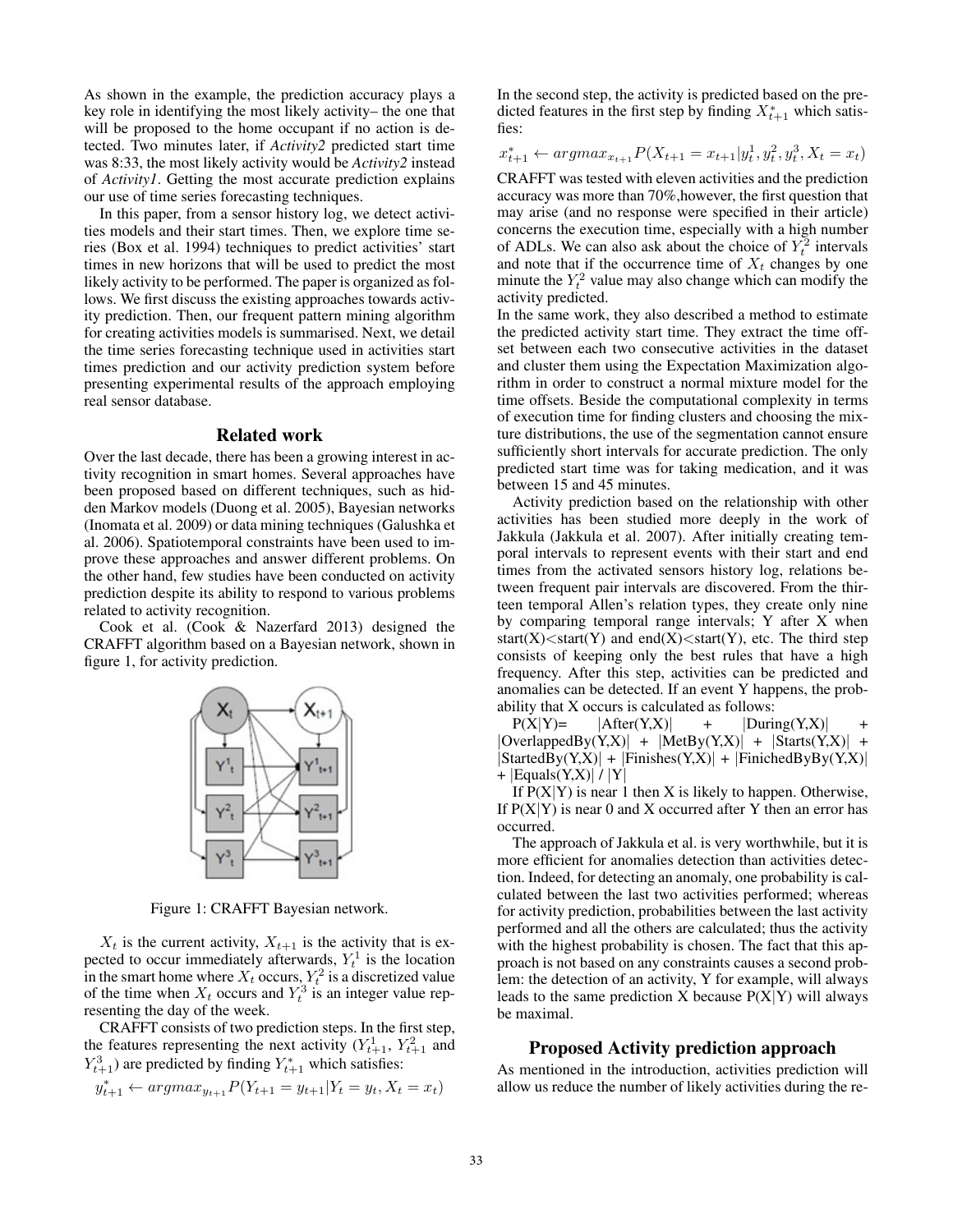search time, solving the equiprobability problem and having the most likely activity, even if no action is detected. Our approach is conducted in three main stages. First we apply our new activities mining algorithm (Moutacalli et al. 2014) to sensors history log in order to detect activities models and extract important information that will be used in the next stages. After that, we use time series forecasting techniques to predict activities' start times. The last stage consists of using predicted activities' start times in order to find the most likely activity to be performed.

## Activities models creation

Every person performs his/her activities in his/her own way. Hence, we have to create the activities models in a personalized and unsupervised way from the sensors history log. The large number of sensors that continuously send their measurements, makes a huge and almost unusable database. To reduce its size, without losing relevant information, the database structure must be modified. Instead of storing all the information sent by the sensors, as shown in Table 1, it will only retain activated sensors with their time of activation, Table 2.

| Date.      | Time         | Sensor | $\cdots$ | Sensor N |
|------------|--------------|--------|----------|----------|
| 01/04/2014 | 08:50:20.000 | ON     | $\cdots$ | 1245     |
| 01/04/2014 | 08:50:20.500 | OFF    | $\cdots$ | 1245     |

Table 1: Sensors values on each 500 millisecond

| Date       | Activated sensor                  |
|------------|-----------------------------------|
| 01/04/2014 | Sensor 1(Time1), Sensor 7(Time2), |
| 02/04/2014 | Sensor $4$ (Time1),               |

#### Table 2: Activated sensors sequences

From Table 2, activities models creation is done by finding frequent closed patterns. Several algorithms exist for frequent patterns detection. Most of them are based on the Apriori algorithm (Agrawal & Srikant 1994), which combines short frequent patterns in order to find the longest ones, unlike our proposed algorithm (Moutacalli et al. 2014), which divides between infrequent adjacent sensors. It starts by creating a table of frequent adjacent sensors couple with their time differences. For instance, if the sensors history log is composed of the two days sequences D1 and D2, and the frequency threshold is equal to 2, the result will be as shown in Table 3.

 $D1 = \langle (A, 01), (B, 04), (C, 06), (D, 28), (A, 36), (A, 41),$  $(B, 56), (E, 58), (A, 59)$ 

 $D2 = \langle (E, 08), (A, 11), (B, 30), (E, 32), (A, 42), (B, 46), \rangle$  $(C, 49)$ 

Time difference between two adjacent sensors is very important not only because it allows the ambient agent to know when the second sensor ought to be activated, but it also allows us to differentiate between activities. For example, boiling water with a time difference equal to two may belong to making tea, but with a time difference equal to fifteen, it

|  | Sensor 1 Sensor 2 Frequency | Time differences |
|--|-----------------------------|------------------|
|  |                             | 3, 15, 19, 4     |
|  |                             | 2, 3             |
|  |                             |                  |
|  |                             |                  |

Table 3: Time differences of frequent adjacent events

may belong to making pasta. That's why we use C-Means (Bezdek & Ehrlich 1984), a fuzzy clustering algorithm, on Table 3 to divide sensors couples depending on time differences. The optimal number of clusters is determined by minimizing the average deviation  $C_N$  of each value from the median  $MD_i$ . The resultant table is shown in Table 4.

$$
C_N = \sum_{i=1}^{N} \left[\frac{\sum_{j=1}^{ValueNum} |x_{ij} - MD_j|}{ValueNum}\right]
$$

|   | Sensor 1 Sensor 2 Frequency | homogenous interval |
|---|-----------------------------|---------------------|
|   |                             |                     |
|   |                             | $[15 - 19]$         |
|   |                             | $[1 - 3]$           |
| в |                             | $[2 - 2]$           |
|   |                             |                     |

Table 4: Frequent homogenous interval of adjacent events

After the creation of table 4, each couple that is not listed in Table 4 or its time difference does not belong to one of its intervals is divided. Figure 2 shows the first cuts made in our example. Once the cuts are made, sequences composed



Figure 2: First cuts.

of one couple are removed. In the remaining sequences, each couple is replaced by its index in Table 4. The three steps, frequent couples finding, infrequent couples cutting and couples substitution are then repeated until no more sequences remain. A,  $B(3-4)$ ,  $C(1-3)$  is one of activities models created by this algorithm.

It should be noted that a last pass over the sensors history log is used to collect important information to be used in the next steps. For each activity model, we extract the daily start time, the daily start time range and the daily occurrence confidence as defined by its daily frequency. If an activity is usually performed *n* times a day, *n* different activities will be considered with different start time ranges. The value of *n* is calculated by dividing the activities models frequency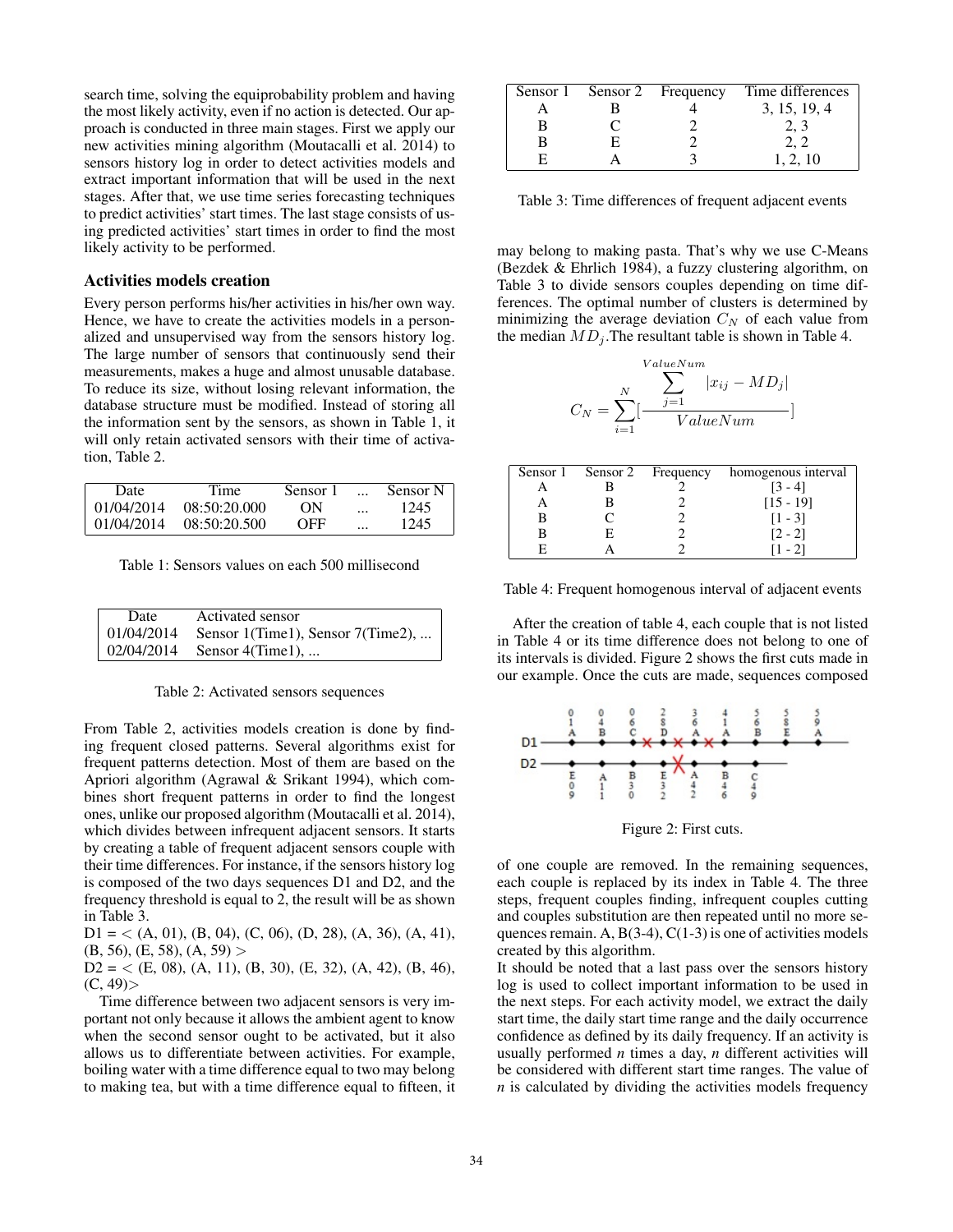by the minimal frequency, while start time ranges are found by segmentation using the k-means algorithm (Xiong et al. 2009) with  $k = n$  on activity start times.

### Activities start times prediction

To implement an accurate prediction system, we decided to use time series which are used in various fields, especially in econometrics, and which give promising results. A time series is a sequence of observations taken sequentially in time (Box et al. 1994) denoted  $(X_t)_{t \in \theta}$  where the set  $\theta$  is the space time. Time series data occur naturally in many application areas; monthly data for unemployment in economics, daily exchange rate in nance, daily rainfall in meteorology, etc.

Time series techniques are based on the notion of autocorrelation to predict future values. This means that successive series values must depend on each other; otherwise, the series is random and its future values are not predictable. This can answer the question that we might ask about the possibility of predicting the time when a person will carry out an activity. It is true that a person has the ability to perform any activity at any time, but we all have a lifestyle and habits such that the majority of our activities are carried out at almost the same time daily or weekly, making allowance for weekend variation. In addition, the prediction will be more accurate for the activities that we are more anxious to predict such as taking medication, where start time is rigorously monitored.

To predict series future values, many established models exist (Box et al. 1994). In this paper we opted for the Autoregressive integrated moving average (ARIMA) model which forecast  $X_t$  future values based on a linear regression of the series previous values and a linear combination of past forecast errors (i.e. noise).

$$
X_{t} = \sum_{i=1}^{p} \Phi_{i} X_{t-i} + \sum_{i=1}^{q} \theta_{i} X_{t-i} + \epsilon_{t} + c
$$

Where p is the autoregressive order, q is the moving average order,  $\Phi_1, ..., \Phi_p$  and  $\theta_1, ..., \theta_1$  are the model parameters, c is a constant and  $\epsilon_t$  is white noise.

In ARIMA model, if a series is not stationary; its statistical properties, mean, covariance and autocorrelation, are not constant over time, a technique called differencing with order  $d$  is applied to make it stationary. The new series obtained by a differentiation with  $d = 1: D_t^1 = X_t - X_{t-1}$ and with  $d = 2 : D_t^2 = D_t^1 - D_{t-1}^1$ .

Predicting  $X_t$  future values with ARIMA( $p, d, q$ ) is done by finding the three parameters  $p$ ,  $d$  and  $q$  that yield the best results. The first parameter,  $d$ , is equal to 0 if  $X_t$  is stationary; otherwise,  $\tilde{d}$  is incremented until  $D_t^d$  is stationary. To decide if a time series,  $X_t$ , is stationary, KPSS tests (Kwiatkowski et al. 1992) is used. In the KPSS model, time series is represented as a sum of three components:

 $X_t = \xi t + r_t + \epsilon_t$  and  $r_t = r_{t-1} + u_t$ 

Where  $t$  is a deterministic trend,  $r_t$  is a random walk process,  $\epsilon_t$  is a stationary error terms and  $u_t$  is an error term with a constant variation  $\sigma_u^2$ .

Then, the following three rules are used to decide if  $X_t$  is stationary:

- If  $\xi = 0$  then  $X_t$  is stationary around  $r_0$ ;
- If  $\xi \neq 0$  then  $X_t$  is stationary around a linear trend;
- If  $\sigma_u^2 > 0$  then  $X_t$  is non-stationary.

The second step of ARIMA model is to find the parameters  $p$  and  $q$  that better fit the model. For this purpose, the chosen  $p$  and  $q$  parameters are the ones that minimize the Akaike's information corrected criterion (AICC) (Khim & Shitan 2002). AICC statistics is given by:

 $AICC = -2lnLikelihood(\widehat{\Phi}, \widehat{\theta}, \widehat{\sigma}^2) + [2n(p+q+1)]/[n-q]$  $(p+q) - 2$ ]

where  $\widehat{\Phi}$  is a class of autoregressive parameters,  $\widehat{\theta}$  is a class of moving average parameters,  $\hat{\sigma}^2$  is the variance of white<br>noise *n* is the observations number *n* is the autoreoressive noise,  $n$  is the observations number,  $p$  is the autoregressive component order, q is the moving average component order and *Likelihood* $(\widehat{\Phi}, \widehat{\theta}, \widehat{\sigma}^2)$  is the likelihood of the data under<br>the Caussian ADMA model with negatives  $(\widehat{\Phi}, \widehat{\theta}, \widehat{\sigma}^2)$ the Gaussian ARMA model with parameters  $(\widehat{\Phi}, \widehat{\theta}, \widehat{\sigma}^2)$ .<br>Predicting activities start times is performed using

Predicting activities start times is performed using two different stages. At night, while the smart home occupant is asleep, start times of all activities are predicted for the next day. Therefore, each activity is represented by a time series  $(X_t)_{t \in \theta}$  where  $\theta$  is the observation days set and  $X_i$ is the activity start time at the day  $i$ . Because a large variation between an activity's predicted start time and its actual start time can influence the start time of each activity that occurs close enough to the detected one, a second prediction is performed. Now, a time series  $(Y_t)_{t \in \theta}$  is created for each activity that takes place around the last activity detected  $X_t$ , where  $\theta$  is always the observation days set and  $Y_i$ is start times difference between the two activities at the day i,  $X_i' - X_i$ . Thus, the second prediction stage is performed only if there is a large variation between an activity start time detected,  $XTd<sub>h</sub>$ , and the one predicted for the same activity at the horizon h. It allows for updating predicted start times for the closest activities to  $X_t$ :  $PX'ST_h = XT d_h + Y_h$ Where  $Y_h$  is the prediction at horizon h.

## Activity prediction

In this step, we look for the most likely activity to be performed using the results of the two previous steps. To facilitate activity recognition system integration to the prediction system, we chose to use a Bayesian network to calculate the probabilities. Algorithm 1 details how this step has been programmed.

Algorithm 1 starts by creating the closest activities set based on predicted start time and current time and assigns an initial probability to each activity in the set, based on daily confidence. Then, probabilities are updated to make the closest ones to current time more probable. When a large variation between predicted start time and actual start time of the activity is observed, predicted activities start times are recalculated. Probabilities are updated again so that activities far from their occurrence range will be considered less probable. As mentioned, activity recognition system can be programmed using the same Bayesian network by updating probabilities according to the belonging of detected sensors to an activity.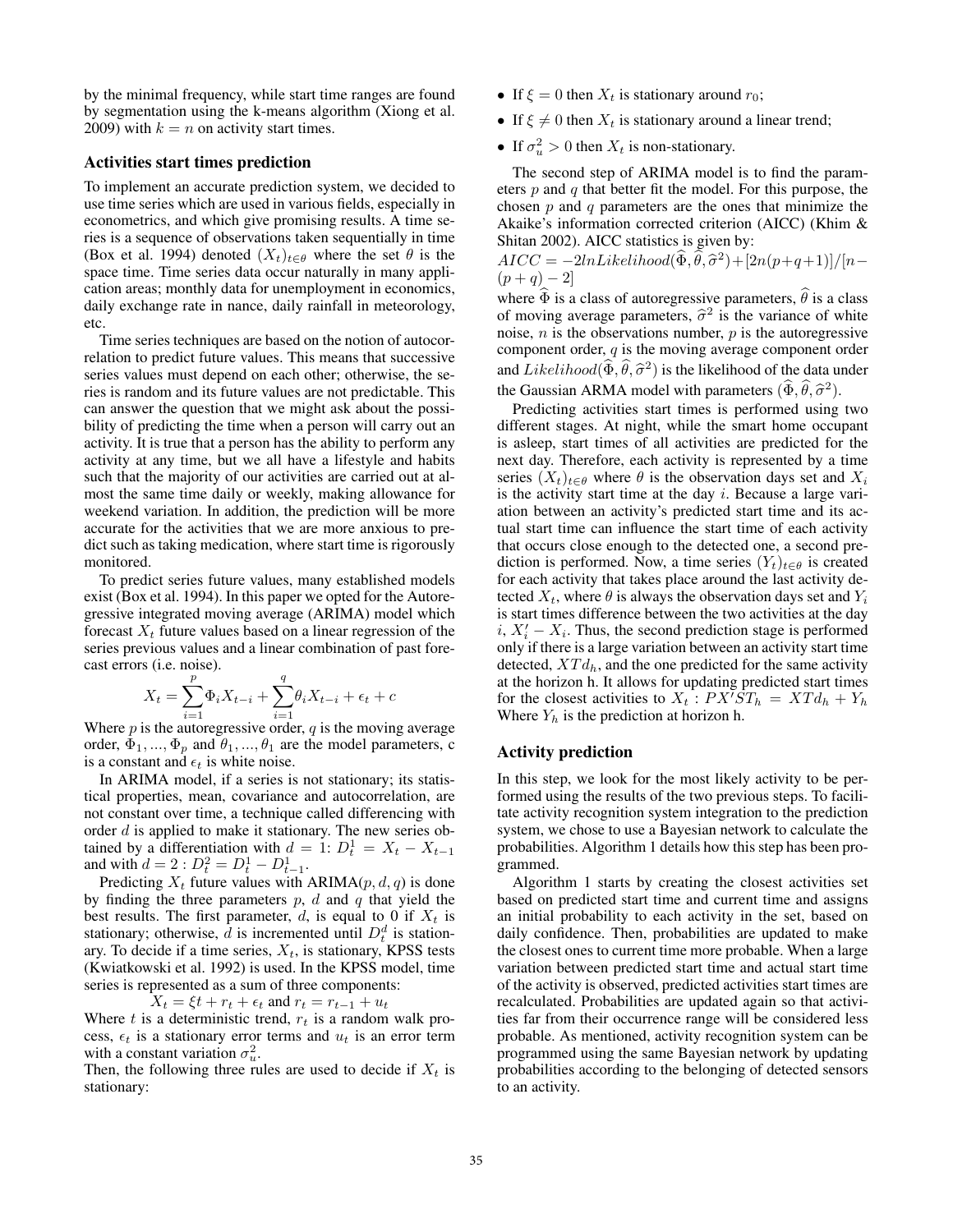Algorithm 1 Calculate probabilities

|    | 1: for each model a found in step1 $do$                           |
|----|-------------------------------------------------------------------|
| 2: | $PSTa = predicted start time$                                     |
|    | 3: <b>if</b> ([PSTa Current time Ct] $\lt \epsilon$ ) <b>then</b> |
|    | Add a to SA<br>4:                                                 |
|    | Probability Pa = $(daily confidence)_{normalized}$<br>5:          |
|    | $6:$ end if                                                       |
|    | $7:$ end for                                                      |
|    | 8: <b>for each</b> a in SA do                                     |
|    | 9: Pa = Pa * $\left(\frac{1}{ PSTa - Ct }\right)$ normalized      |
|    | $10:$ end for                                                     |
|    | 11: if ( $ PSTa - ASTa  > \epsilon$ ) then                        |
|    | 12: for each a in SA do                                           |
|    | 13:<br>$PSTa = New predicted start time$                          |
|    | $14:$ end for                                                     |
|    | $15:$ end if                                                      |
|    | 16: for each a in SA do                                           |
|    | 17: distance from daily range( $Ra_{min}$ , $Ra_{max}$ ) DR = 1   |
|    | 18: <b>if</b> (PSTa $< Ra_{min}$ ) <b>then</b>                    |
|    | $DR = Ra_{min} - PSTa$<br>19:                                     |
|    | $20:$ end if                                                      |
|    | 21: if (PSTa > $Ra_{max}$ ) then                                  |
|    | 22:<br>$DR = PSTa - Ra_{max}$                                     |
|    | $23:$ end if                                                      |
|    | 24: Pa = Pa * $(\frac{1}{DR})$ normalized                         |
|    | 25: end for                                                       |
|    | 26: Sleep(S seconds)                                              |
|    | 27: <b>Go to</b> 8                                                |

# Validation

In order to validate our new approach, we tested it by simulating a person's waking up routine for 28 days in the "Laboratoire d'Intelligence Ambiante pour la Reconnaissance d'Activités" LIARA laboratory. The LIARA laboratory possesses a new cutting edge smart home infrastructure that is about 100 square meters and about one hundred different sensors and effectors. Among the sensors, there are infrared sensors, pressure mats, electromagnetic contacts, various temperature sensors, light sensors, eight RFID antennas and RFID tags implemented on everyday objects. Figure 3 shows a cluster of images from different parts and angles of our smart home. The obtained sensors history log is composed of approximately 1100 events. In the activities models detection six activities were detected: *Wake up*, *Use toilet*, *Wash hands*, *Take shower*, *Prepare coffee* and *Leave house* (for more detail please refer to (Moutacalli et al. 2014)).

The second step first stage consisted of predicting all activities' start times using the best ARIMA forecasting model. Time series contained only three weeks of start times, while the fourth week data were used for validating the forecasting results. 83% of detected activities were well predicted. Only *Leave house* seems to be random. The accuracy of our model can be seen in Figure 4, which shows the four weeks plot of *Use toilet* time series and Figure 5, which shows the plot of three weeks and the next predicted week.

The chosen model for this time series was ARIMA(1,0,0) which means that the series is stationary,  $d = 0$ , and the mini-



Figure 3: LIARA laboratory.



Figure 4: *Use Toilet* four weeks plot.



Figure 5: *Use Toilet* predicted week.

mal value of AICC is 358.67 and was found by  $p=1$  and  $q=0$ . As shown in the two lasts figures, predicted values are close enough to actual ones except for the 24th day; predicted value PSTa is 3101.941 while the actual value is 4559. The same generalization can be made regarding *Wake up* prediction, which precedes *Use toilet*. Thus, step 2 stage 2 creates a new time series containing start time differences between